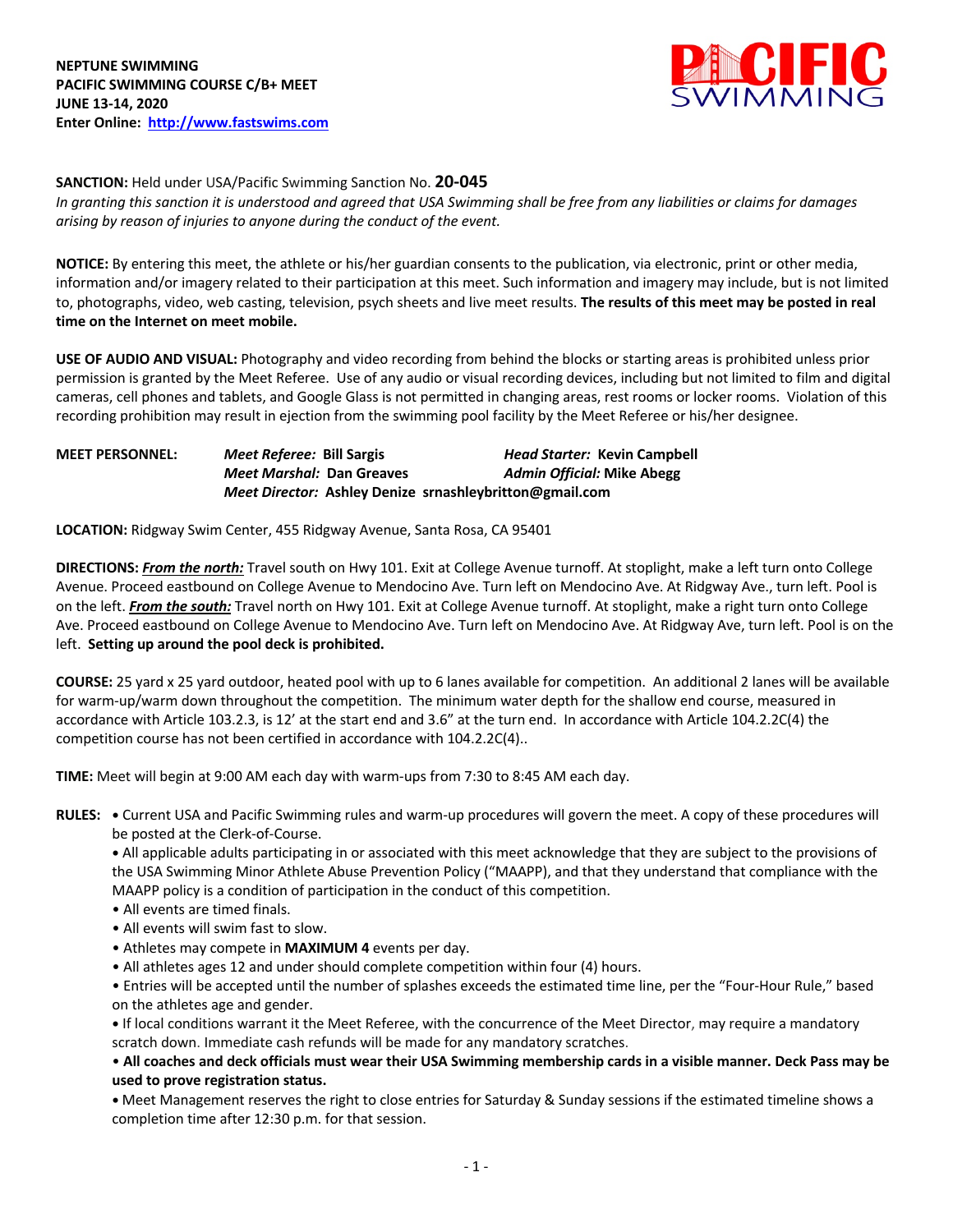**UNACCOMPANIED ATHLETES:** Any USA Swimming athlete-member competing at the meet must be accompanied by a USA Swimming member-coach for the purposes of athlete supervision during warm-up, competition and warm-down. If a coach-member of the athlete's USA Swimming Club does not attend the meet to serve in said supervisory capacity, it is the responsibility of the athlete or the athlete's legal guardian to arrange for supervision by a USA Swimming member-coach. The Meet Director or Meet Referee may assist the athlete in making arrangements for such supervision; however, it is recommended that such arrangements be made in advance of the meet by the athlete's USA Swimming Club Member-Coach.

**RACING STARTS:** Athletes must be certified by a USA Swimming member-coach as being proficient in performing a racing start, or must start the race in the water. It is the responsibility of the athlete or the athlete's legal guardian to ensure compliance with this requirement.

**RESTRICTIONS:** • Smoking and the use of other tobacco products is prohibited on the pool deck, in the locker rooms, in spectator seating, on standing areas and in all areas used by athletes, during the meet and during warm-up periods.

- Sale and use of alcoholic beverages is prohibited in all areas of the meet venue.
- No glass containers are allowed in the meet venue.
- No propane heater is permitted except for snack bar/meet operations.
- All shelters must be properly secured.
- Deck Changes are prohibited.

• Destructive devices, to include but not limited to, explosive devices and equipment, firearms (open or concealed), blades, knives, mace, stun guns and blunt objects are strictly prohibited in the swimming facility and its surrounding areas. If observed, the Meet Referee or his/her designee may ask that these devices be stored safely away from the public or removed from the facility. Noncompliance may result in the reporting to law enforcement authorities and ejection from the facility. Law enforcement officers (LEO) are exempt per applicable laws.

• Operation of a drone, or any other flying apparatus, is prohibited over the venue (pools, athlete/coach areas, spectator areas and open ceiling locker rooms) any time athletes, coaches, officials and/or spectators are present.

• **All tents set up must be taken down at the end of each day.**

**ELIGIBILITY:** • Athletes must be current members of USA Swimming and enter their name and registration number on the meet entry card as they are shown on their Registration Card. If this is not done, it may be difficult to match the athlete with the registration and times database. The meet host will check all athlete registrations against the SWIMS database and if not found to be registered, the Meet Director shall accept the registration at the meet (a \$10 surcharge will be added to the regular registration fee). Duplicate registrations will be refunded by mail.

• **Athletes in the "B+" Division must have met at least USA Swimming Motivational "B+" minimum time standard for their age group and gender. All entry times slower than the listed "B+" time standard will be in the "C" Division** • Entries with **"NO TIME" will be ACCEPTED.**

• Entry times submitted for this meet may be checked against a computer database and may be changed in accordance with Pacific Swimming Entry Time Verification Procedures.

• Disabled athletes are welcome to attend this meet and should contact the Meet Director or Meet Referee regarding any special accommodations on entry times and seeding per Pacific Swimming policy.

- Athletes 19 years of age and over may compete in the meet for time only, no awards. Such athletes must have met standards for the 17-18 age group.
- The athlete's age will be the age of the athlete on the first day of the meet.

**ENTRY FEES:** \$4.00 per event plus an \$8.00 participation fee per athlete. Entries will be rejected if payment is not sent at time of request. No refunds will be made, except mandatory scratch downs.

**ONLINE ENTRIES - FASTSWIMS:** To enter online go to **www.fastswims.com** to receive an immediate entry confirmation. This method requires payment by credit card. FastSwims charges a processing fee for this service, 6.5% of the total Entry Fees plus \$0.75 per transaction, regardless of number of athletes. Please note that the processing fee is a separate fee from the Entry Fees. If you do not wish to pay the processing fee, enter the meet using a mail entry. Entering online is a convenience, is completely voluntary, and is in no way required or expected of an athlete by Pacific Swimming.Online entries will be accepted through Wednesday, **June 3, 2020.**

**MAILED OR HAND DELIVERED ENTRIES**: Entries must be on the attached consolidated entry form. Forms must be filled out completely and printed clearly with athlete's best time. Entries must be postmarked by midnight, Monday, June 1, 2020 or hand delivered by 6:30 p.m. Wednesday, **June 3, 2020**. No late entries will be accepted. Requests for confirmation of receipt of entries should include a self-addressed envelope.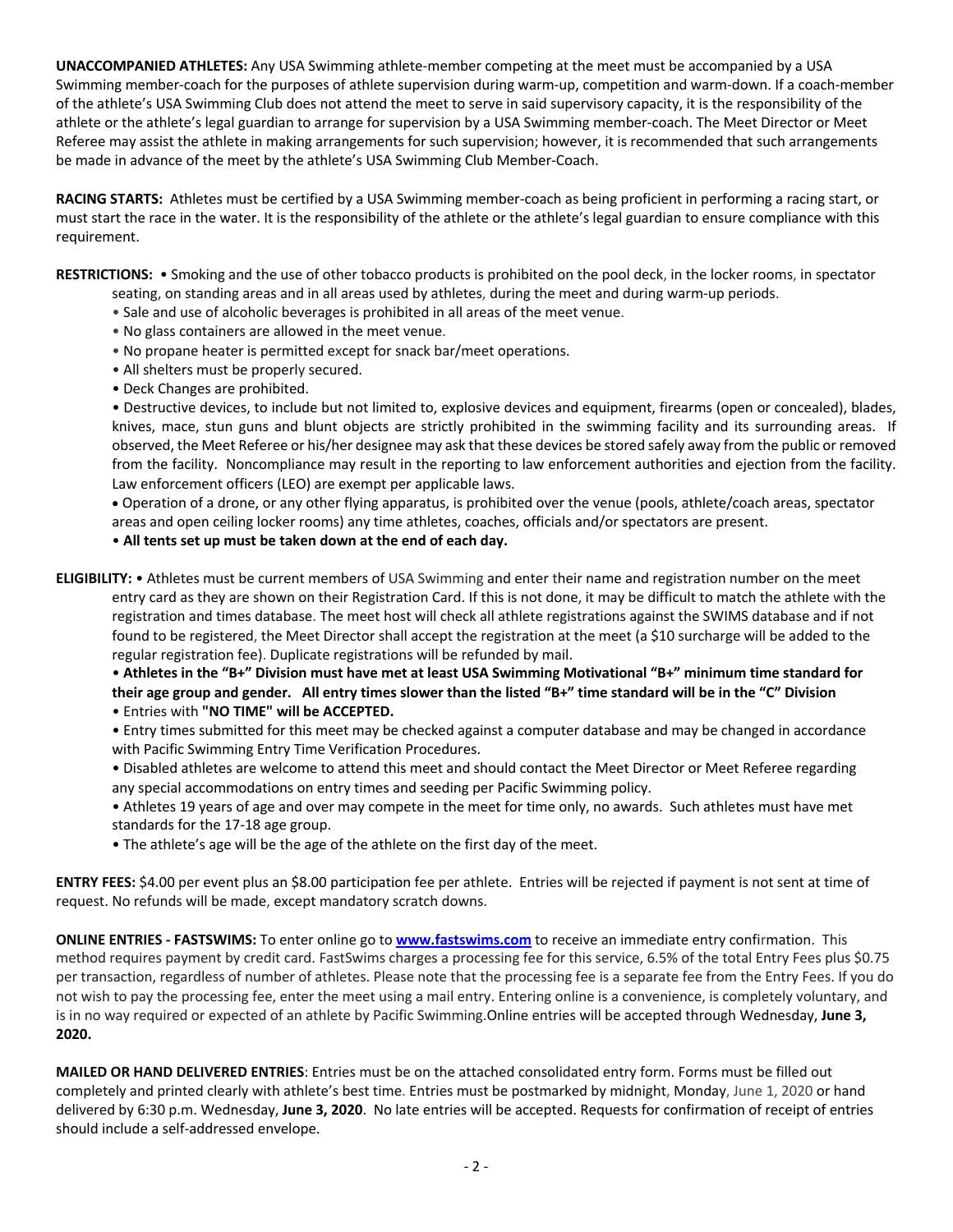## **Make check payable to**: **Neptune Swimming**

## **Mail entries to**: **Neptune Swimming Hand deliver entries to: Neptune Swimming PO Box 317 455 Ridgway Ave Santa Rosa, CA 95402 Santa Rosa, CA 95401**

**CHECK-IN:** The meet will be deck seeded. Athletes must check-in at the Clerk-of-Course. No event shall be closed more than 30 minutes before the scheduled start of the session. Close of check-in for remaining events shall be no more than 60 minutes before the estimated time of the start of the first heat of the event. Athletes who do not check in will not be seeded in the event.

**SCRATCHES:** Any athletes not reporting for or competing in an individual timed final event that they have checked in for shall not be penalized.

**AWARDS:** The first 8 places will be awarded for 8 under, 9-10, 11-12 & 13 and over age groups in each division. Awards will be separated by gender. All athletes achieving an A time for the first time will be awarded a standard A medal, regardless of place achieved in the event. No awards will be given for athletes 19 years of age and older. Note: individual awards must be picked up at the meet. **We will not mail or distribute awards after the meet.**

**ADMISSION:** Free. Programs will be posted on the Neptune Swimming website.

**SNACK BAR & HOSPITALITY:** Coaches and working officials will be provided coffee and breakfast snacks. No snack bar available.

**MISCELLANEOUS:** No overnight parking is allowed. Facilities will not be provided after meet hours.

**MINIMUM OFFICIALS:** At least seven days prior to the start of the meet, meet management (Meet Director and/or Meet Referee) shall contact a representative from each club participating in the meet, and provide a preliminary inventory of the officials that club is required to provide for each session. Each club shall, by the start of the meet, provide to the Meet Director or designee a list of Officials who have agreed to represent that club during each session of the meet.

At the meet, meet management shall conduct an inventory of officials, and shall compare the number of athletes entered in each session by each club with the number of officials present representing each club. If meet management certifies that a club has not provided sufficient officials for any session of the meet in accordance with the table below, excluding finals in a prelims and finals meet, the club shall be fined \$100 per missing official per session of the meet.

| Club athletes entered in session | Trained and carded officials required |  |  |  |  |
|----------------------------------|---------------------------------------|--|--|--|--|
| $1 - 10$                         |                                       |  |  |  |  |
| $11 - 25$                        |                                       |  |  |  |  |
| 26-50                            |                                       |  |  |  |  |
| $51 - 75$                        |                                       |  |  |  |  |
| 76-100                           |                                       |  |  |  |  |
| 100 or more                      |                                       |  |  |  |  |

\*Zone 3 shall include assigned and working Colorado, Intermediary/ Chief Timing Judge, and Computer operator in the count of officials for a session although these positions are not carded. Zone 3 shall accept uncarded Trainees in the count of officials for up to two sessions. Clubs may use officials "borrowed" from other clubs, or unattached officials at the meet who agree, to fulfill their obligation under the rule.

## **EVENT SUMMARY**

|             | <b>Saturday Events</b>     |          | <b>Sunday Events</b> |               |                |  |  |
|-------------|----------------------------|----------|----------------------|---------------|----------------|--|--|
| 8 and Under | 10 and Under   11 and Over |          | 8 and Under          | 10 and Under  | 11 and Over    |  |  |
| 25 Fly      | 100 Free<br>200 Free       |          | 25 Breast            | 100 IM        | 200 IM         |  |  |
| 25 Free     | 100 Breast<br>50 Breast    |          | 25 Back              | <b>50 Fly</b> | <b>100 Fly</b> |  |  |
|             | 50 Back                    | 100 Back |                      | 50 Free       | 100 Free       |  |  |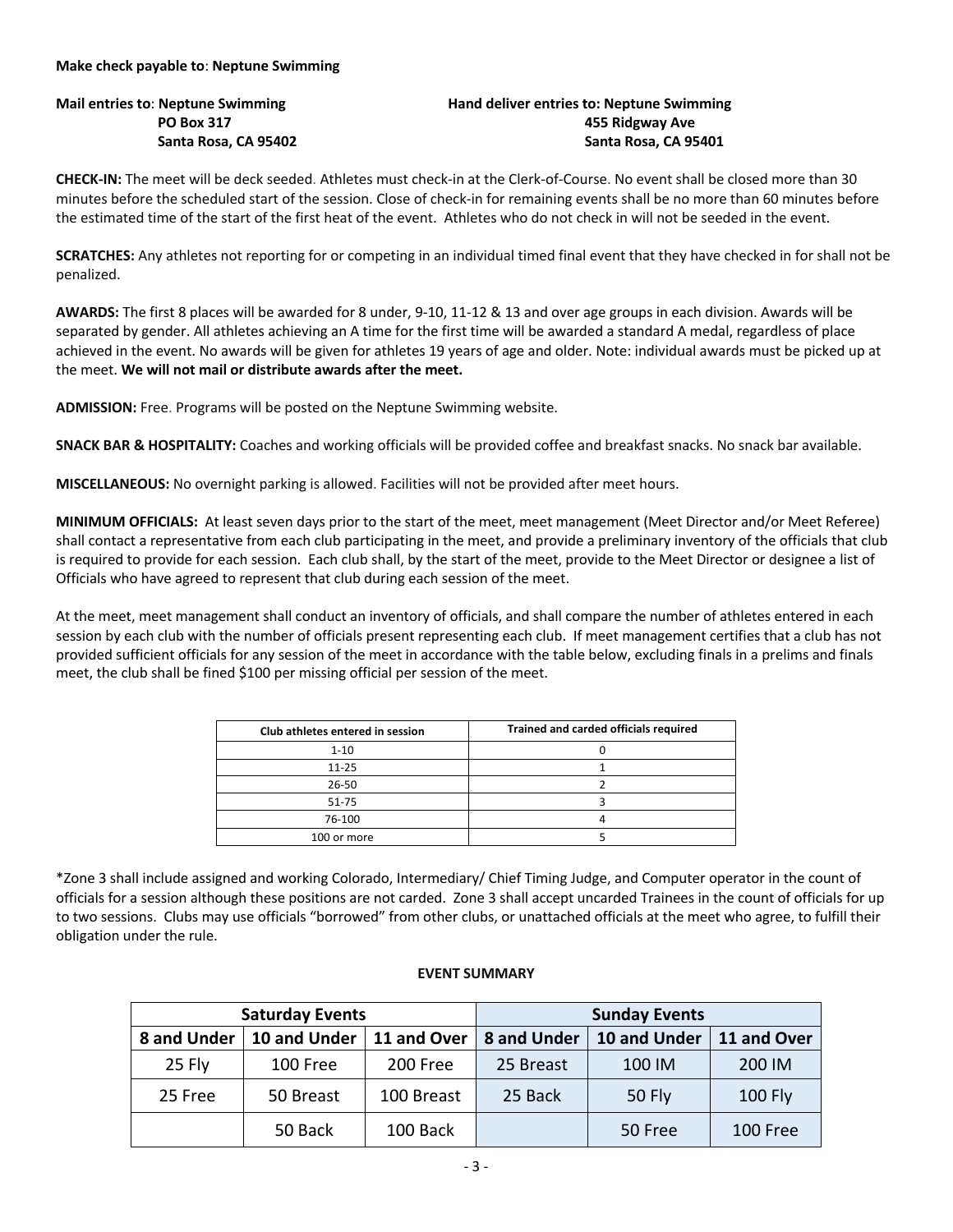| <b>Saturday Events</b> |           |            |  |  |  |  |  |  |
|------------------------|-----------|------------|--|--|--|--|--|--|
| Meet Starts at 9:00 AM |           |            |  |  |  |  |  |  |
| Girls & Boys Combined  | Age Group | Event      |  |  |  |  |  |  |
| 1                      | 10 under  | 100 Free   |  |  |  |  |  |  |
| 2                      | 11 over   | 200 Free   |  |  |  |  |  |  |
| 3                      | 8 Under   | 25 Fly     |  |  |  |  |  |  |
| 4                      | 10 Under  | 50 Breast  |  |  |  |  |  |  |
| 5                      | 11 Over   | 100 Breast |  |  |  |  |  |  |
| 6                      | 8 Under   | 25 Free    |  |  |  |  |  |  |
|                        | 10 Under  | 50 Back    |  |  |  |  |  |  |
|                        | 11 over   | 100 Back   |  |  |  |  |  |  |

| <b>Sunday Events</b>   |           |                |  |  |  |  |  |  |
|------------------------|-----------|----------------|--|--|--|--|--|--|
| Meet Starts at 9:00 AM |           |                |  |  |  |  |  |  |
| Girls & Boys Combined  | Age Group | Event          |  |  |  |  |  |  |
| 9                      | 10 under  | 100 IM         |  |  |  |  |  |  |
| 10                     | 11 Over   | 200 IM         |  |  |  |  |  |  |
| 11                     | 8 Under   | 25 Breast      |  |  |  |  |  |  |
| 12                     | 10 Under  | <b>50 Fly</b>  |  |  |  |  |  |  |
| 13                     | 11 Over   | <b>100 Fly</b> |  |  |  |  |  |  |
| 14                     | 8 Under   | 25 Back        |  |  |  |  |  |  |
| 15                     | 10 Under  | 50 Free        |  |  |  |  |  |  |
| 16                     | 11 over   | 100 Free       |  |  |  |  |  |  |

Use the following URL to find the time standards:

http://www.pacswim.org/swim-meet-times/standards